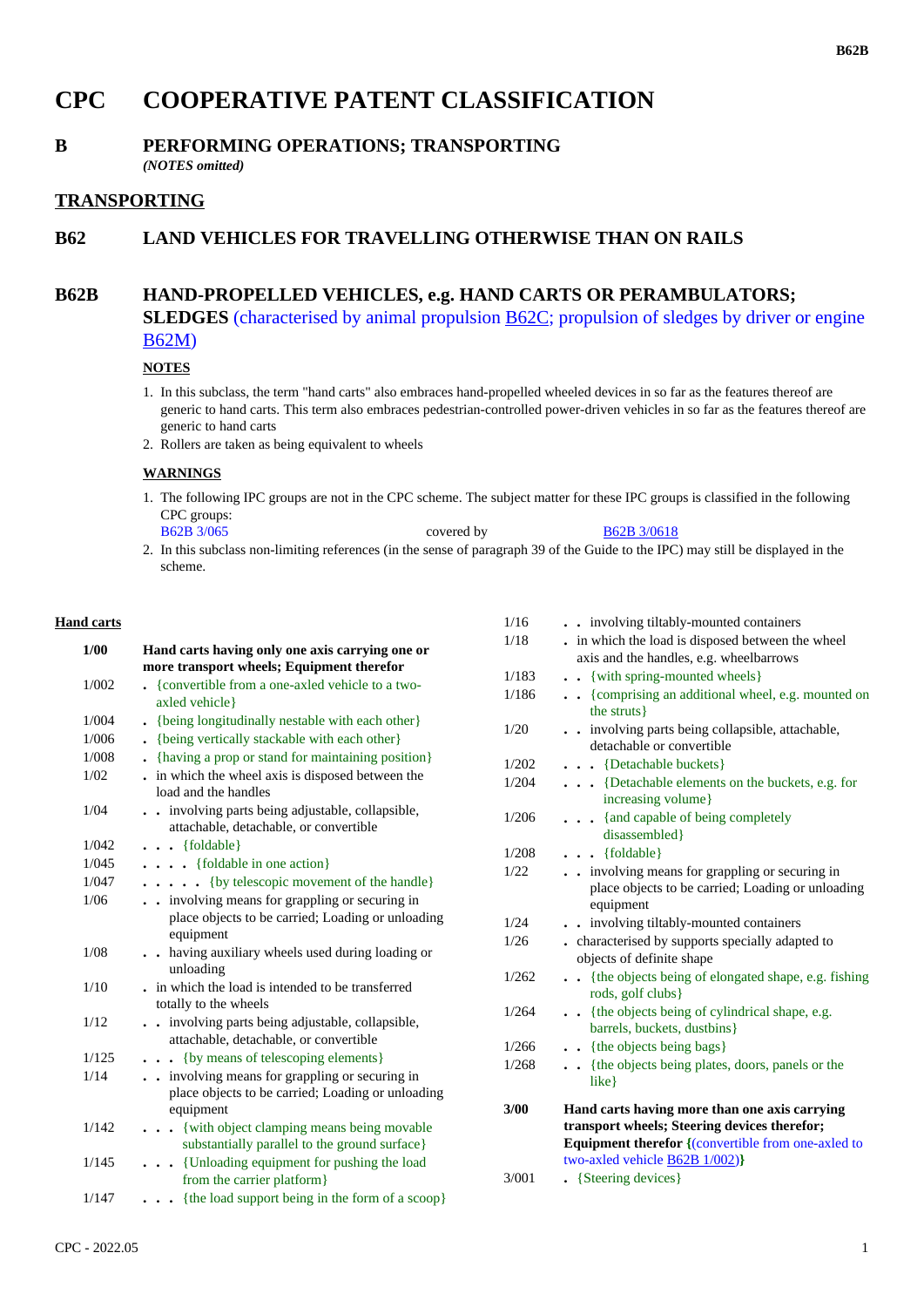#### Hand carts **B62B**

| 3/002  | • {characterised by a rectangular shape, involving<br>sidewalls or racks}   |
|--------|-----------------------------------------------------------------------------|
| 3/003  | . . {Non-transparent side walls}                                            |
| 3/004  | . Details of doors or cover lids                                            |
| 3/005  | Details of storage means, e.g. drawers, bins or                             |
|        | racks }                                                                     |
| 3/006  | . {for stacking objects like trays, bobbins, chains}                        |
| 3/007  | • {Coaster wagons}                                                          |
| 3/008  | . {having more than two axes}                                               |
| 3/009  | $\bullet$ { of the single-track type}                                       |
| 3/02   | involving parts being adjustable, collapsible,                              |
|        | attachable, detachable or convertible                                       |
| 3/022  | {folding down the body to the wheel carriage<br>$\ddot{\phantom{0}}$        |
|        | or by retracting projecting parts (collapsible                              |
|        | containers <b>B65D</b> , e.g. <b>B65D</b> 7/24, <b>B65D</b> 9/12,           |
|        | $B65D11/18$ }                                                               |
| 3/025  | . . {Foldable roll containers}                                              |
| 3/027  | . . {collapsible shopping trolleys}                                         |
| 3/04   | . involving means for grappling or securing in                              |
|        | place objects to be carried; Loading or unloading                           |
|        | equipment                                                                   |
| 3/06   | for simply clearing the load from the ground                                |
|        | (masted lift trucks <b>B66F</b> )                                           |
| 3/0606 | . . {manually operated}                                                     |
| 3/0612 | . . {power operated}                                                        |
| 3/0618 | . {using fluid lifting mechanisms}                                          |
| 3/0625 | . {using rigid mechanical lifting mechanisms,                               |
|        | e.g. levers, cams or gears}                                                 |
| 3/0631 | . {with a parallelogram linkage}                                            |
| 3/0637 | {using flexible mechanical lifting mechanisms,                              |
|        | e.g. ropes or chains}                                                       |
| 3/0643 | . {the wheels remaining stationary while the                                |
|        | supporting surface is lifted}                                               |
| 3/08   | . involving tiltably-mounted containers                                     |
| 3/10   | . characterised by supports specially adapted to                            |
|        | objects of definite shape                                                   |
| 3/102  | • {the objects being of elongated shape, e.g. rods or                       |
|        | golf clubs}                                                                 |
| 3/104  | {the object being of cylindrical shape, e.g.<br>barrels, buckets, dustbins} |
| 3/106  | {the objects being bags}                                                    |
| 3/108  | {the objects being plates, doors, panels, or the                            |
|        | $like$ }                                                                    |
| 3/12   | characterised by three-wheeled construction<br>$\ddot{\phantom{0}}$         |
| 3/14   | . characterised by provisions for nesting or stacking,                      |
|        | e.g. shopping trolleys {(collapsible shopping                               |
|        | trolleys $B62B3/027$ }                                                      |
| 3/1404 | {Means for facilitating stowing or transporting<br>$\ddotsc$                |
|        | of the trolleys; Antitheft arrangements                                     |
|        | $(B62B 5/0423$ takes precedence)}                                           |
| 3/1408 | . Display devices mounted on it, e.g.                                       |
|        | advertisement displays}                                                     |
| 3/1412 | . {mounted on the frame}                                                    |
| 3/1416 | $\bullet$ $\bullet$ {mounted on the handle}                                 |
| 3/142  | {mounted on the basket}                                                     |
| 3/1424 | . . {Electronic display devices}                                            |
| 3/1428 | • · {Adaptations for calculators, memory aids or                            |
|        | reading aids}                                                               |
| 3/1432 | {mounted in the locking device}                                             |
| 3/1436 | . . {Covers, e.g. for protection in rain}                                   |
| 3/144  | {Adaptations for transporting children; Mounting<br>$\ddot{\phantom{0}}$    |

| 3/1448 | $\bullet$ $\bullet$ {Linings or cushions}                                                                     |
|--------|---------------------------------------------------------------------------------------------------------------|
| 3/1452 | . . {Safety belts}                                                                                            |
| 3/1456 | $\bullet$ $\bullet$ {Mounting of toys}                                                                        |
| 3/146  | • {Lockers, hooks, e.g. for personal belongings}                                                              |
| 3/1464 | . {Bags or containers specially adapted to the                                                                |
|        | baskets}                                                                                                      |
| 3/1468 | . . {Additional trays}                                                                                        |
| 3/1472 | . . {Supports for specific articles (B62B 3/1468)                                                             |
|        | takes precedence) }                                                                                           |
| 3/1476 | • {the main load support being a platform}                                                                    |
| 3/148  | • • {Adaptations facilitating the transport to the                                                            |
|        | counter}                                                                                                      |
| 3/1484 | (by an auxiliary access to the inside of the<br>$\cdots$                                                      |
|        | basket}                                                                                                       |
| 3/1488 | . {Indicating or preventing transport of goods                                                                |
|        | under the basket}                                                                                             |
| 3/1492 | . . {Wheel arrangements}                                                                                      |
| 3/1496 | . . {Assembling of baskets to the wheeled support}                                                            |
| 3/16   | . . vertically stackable                                                                                      |
| 3/165  | $\bullet$ $\bullet$ {roll baskets}                                                                            |
| 3/18   | . nestable by means of pivoted supports or                                                                    |
|        | support parts, e.g. baskets {(B62B 3/1476 takes                                                               |
|        | precedence) }                                                                                                 |
| 3/182  | . . {Swinging baskets}                                                                                        |
| 3/184  | {Nestable roll containers}                                                                                    |
| 3/186  | {V-shaped when nested}                                                                                        |
| 3/188  | $\ldots$ (Z-shaped when nested)                                                                               |
| 5/00   | Accessories or details specially adapted for hand                                                             |
|        | carts ({B62B 3/1404}, B62B 9/00 take precedence;                                                              |
|        |                                                                                                               |
|        |                                                                                                               |
|        | wheels, axles, or axle bearings for vehicles <b>B60B</b> ;                                                    |
| 5/0003 | castors for vehicles, castors in general <b>B60B</b> 33/00)<br>• {Adaptations for loading in or on a vehicle} |
| 5/0006 |                                                                                                               |
| 5/0009 | • {Bumpers; Safety devices}<br>$\ddot{\phantom{0}}$                                                           |
|        | {Stops for moving parts, e.g. rubber elements to<br>eliminate stop noise}                                     |
| 5/0013 | • {Protection covers, e.g. against rain}                                                                      |
| 5/0016 | • {Adaptations for connection to perambulators}                                                               |
| 5/002  | • {Adaptations for moving the carts by wheel chair                                                            |
|        | users or other disabled persons }                                                                             |
| 5/0023 | {Arrangements for carrying as a back-pack}                                                                    |
| 5/0026 | • {Propulsion aids}                                                                                           |
| 5/003  | • {Combustion engines}                                                                                        |
| 5/0033 | . . {Electric motors}                                                                                         |
| 5/0036 | . . {Arrangements of motors}                                                                                  |
| 5/004  | $\cdots$ $\cdots$ {in wheels}                                                                                 |
| 5/0043 | $\ldots$ (One motor drives one wheel)                                                                         |
| 5/0046 | $\ldots$ (One motor drives two wheels)                                                                        |
| 5/005  | {Detachably mounted motor units}<br>.                                                                         |
| 5/0053 | . {Arrangements of batteries}                                                                                 |
| 5/0056 | {Energy recuperation}<br>$\cdots$                                                                             |
| 5/0059 | . {facilitating hand propulsion when motor fails}                                                             |
| 5/0063 | $\bullet$ {guiding, e.g. by a rail}                                                                           |
| 5/0066 | . {Transmission of movement}                                                                                  |
| 5/0069 | $\bullet$ {Control}                                                                                           |
| 5/0073 | {Measuring a force}<br>.                                                                                      |
| 5/0076 | {Remotely controlled}<br>.                                                                                    |
| 5/0079 | . Towing by connecting to another vehicle}                                                                    |
| 5/0083 | {Wheeled supports connected to the transported<br>$\ddot{\phantom{0}}$                                        |
|        | object}                                                                                                       |

 3/1444 **. . .** {Transporting devices mounted on the shopping cart}

of toys for the children}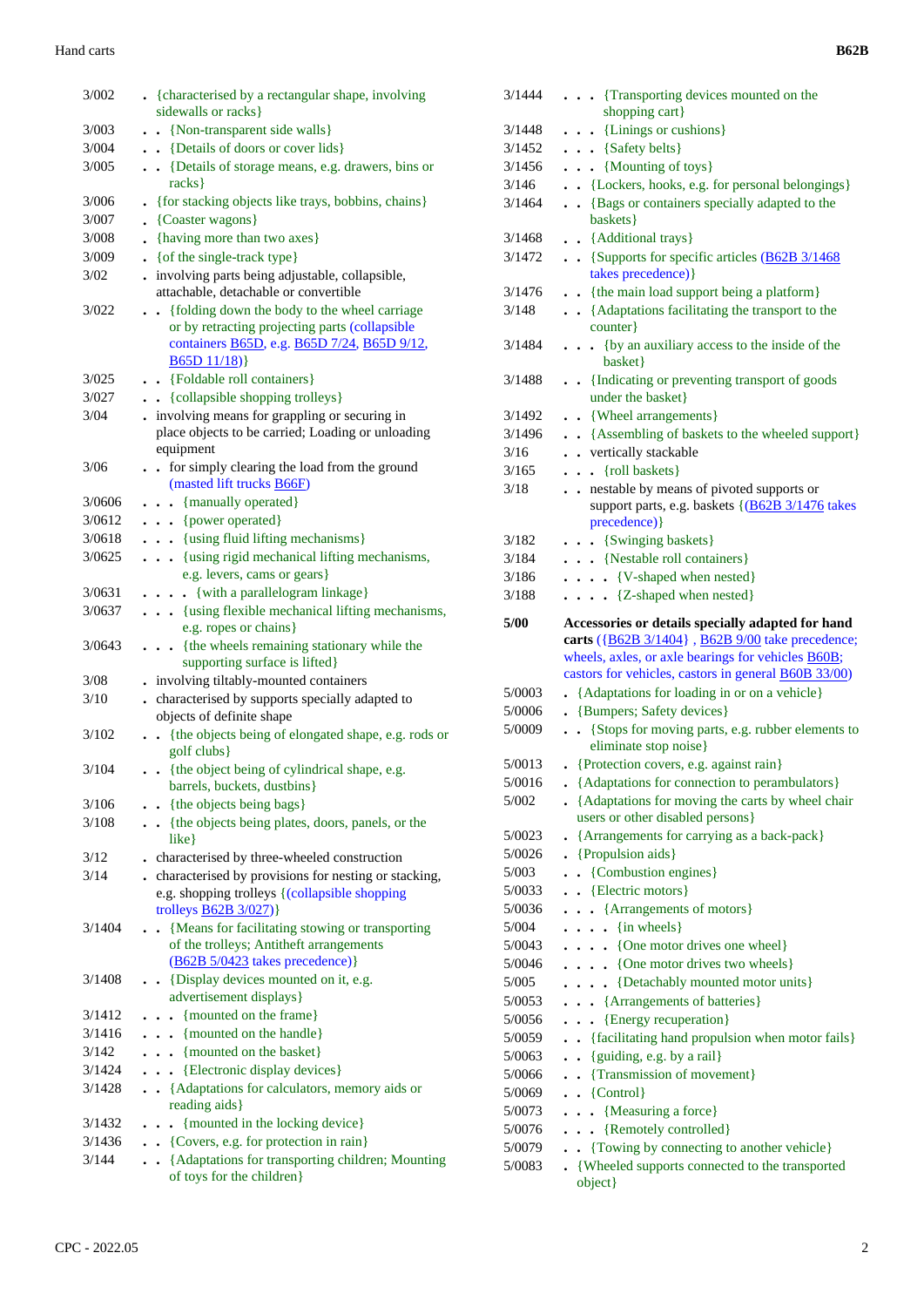| 5/0086    | . {arranged independently on either side of the                                                                                        |
|-----------|----------------------------------------------------------------------------------------------------------------------------------------|
|           | transported load}                                                                                                                      |
| 5/0089    | . . {Lifting lever on wheels or rollers}                                                                                               |
| 5/0093    | . . {Flat dollys without hand moving equipment}                                                                                        |
| 5/0096    | . {Identification of the cart or merchandise, e.g. by<br>barcodes or radio frequency identification [RFID]}                            |
| 5/02      | . providing for travelling up or down a flight of stairs<br>(chairs or multi-track cycles specially adapted for<br>invalids A61G 5/00) |
| 5/021     | {specially adapted for escalators}                                                                                                     |
| 5/023     | . . {using an upwards pushing device}                                                                                                  |
| 5/025     | . . {with gliding elements, e.g. skids}                                                                                                |
|           | . . {with spiders or adapted wheels}                                                                                                   |
| 5/026     |                                                                                                                                        |
| 5/028     | {with excentrically mounted wheels}                                                                                                    |
| 5/04      | . Braking mechanisms; Locking devices against<br>movement                                                                              |
| 5/0404    | $\bullet$ {automatic}                                                                                                                  |
| 5/0409    | $\ldots$ {when user rises from seat}                                                                                                   |
| 5/0414    | . {dead man's brakes}                                                                                                                  |
| 5/0419    | . {braking when nested}                                                                                                                |
| 5/0423    | {braking or blocking when leaving a particular<br>.<br>area }                                                                          |
| 5/0428    | {braking when supported on a transport belt}<br>.                                                                                      |
| 5/0433    | . . {foot operated}                                                                                                                    |
| 5/0438    | . . {hand operated}                                                                                                                    |
| 5/0442    | . {using a handle bar alone}                                                                                                           |
| 5/0447    | {using elements cooperating with a handle bar}<br>.                                                                                    |
| 5/0452    | . . {by hydraulic means}                                                                                                               |
| 5/0457    | . . {by locking in a braking position}                                                                                                 |
| 5/0461    | {with positive engagement}                                                                                                             |
| 5/0466    | {by turning the wheels in different directions, e.g.<br>$\ddot{\phantom{0}}$                                                           |
|           | $toe-in$ }                                                                                                                             |
| 2005/0471 | $\bullet$ {Disk brakes}                                                                                                                |
| 5/0476    | $\bullet$ {Rim brakes}                                                                                                                 |
| 5/048     | . {Hub brakes; drum brakes}                                                                                                            |
| 5/0485    | {by braking on the running surface, e.g. the tyre}                                                                                     |
| 5/049     | . {locking against movement by contacting the<br>floor or a wall}                                                                      |
| 5/0495    | $\bullet$ $\bullet$ {by contacting a wall}                                                                                             |
| 5/06      | Hand moving equipment, e.g. handle bars (for                                                                                           |
| 5/061     | cycles <b>B62K 11/14</b> , <b>B62K 21/12</b> )<br>{both ends or periphery of cart fitted with<br>$\ddot{\phantom{0}}$                  |
| 5/062     | handles }<br>{elastically mounted, e.g. for wheelbarrows}                                                                              |
| 5/063     | {for low-lift hand trucks}                                                                                                             |
| 5/064     | . {adaptable for different users, e.g. by means of                                                                                     |
|           | pivoting elements}                                                                                                                     |
| 5/065     | {by means of telescopic elements}<br>$\ddot{\phantom{0}}$                                                                              |
| 5/066     | . Handle bars rotatable about their longitudinal<br>axis                                                                               |
| 5/067     | {Stowable or retractable handle bars}                                                                                                  |
| 5/068     | • • {Connections to the body for moving the cart, e.g.<br>harnesses }                                                                  |
| 5/069     | {Removable sleeves on handle bars, e.g. for<br>protection against germs}                                                               |
| 5/08      | Children's seats $(B62B 3/14$ takes precedence) $\{$ ;<br>Seats or supports for other persons}                                         |
| 5/082     | {Children's seats}<br>$\ddot{\phantom{0}}$                                                                                             |
| 5/085     | $\bullet$ {Resting seats}                                                                                                              |
| 5/087     | . . {Platforms to stand upon}                                                                                                          |

**Carriages for children; Perambulators** (chairs or multi-track cycles specially adapted for invalids A61G 5/00)

| 7/00  | Carriages for children; Perambulators, e.g. dolls'<br>perambulators                                                                            |
|-------|------------------------------------------------------------------------------------------------------------------------------------------------|
| 7/002 | {having a single central pillar}                                                                                                               |
| 7/004 | {Carriages supporting a hammock-style seat}                                                                                                    |
| 7/006 | {Carriages supporting a rigid seat (when detachable<br>$\ddot{\phantom{0}}$<br>or rotatable $\underline{B62B}$ 7/145)}                         |
| 7/008 | • {for two or more children}                                                                                                                   |
| 7/02  | having only a single wheel axis                                                                                                                |
| 7/04  | having more than one wheel axis; Steering devices<br>therefor                                                                                  |
| 7/042 | • {Steering devices}                                                                                                                           |
| 7/044 | $\bullet$ {three wheeled}                                                                                                                      |
| 7/046 | . {with interchangeable front wheel unit}                                                                                                      |
| 7/048 | • {Single track type}                                                                                                                          |
| 7/06  | . collapsible or foldable                                                                                                                      |
| 7/062 | • • {Coupling unit between front wheels, rear<br>wheels and handle}                                                                            |
| 7/064 | {the handle bar being parallel to the front leg}                                                                                               |
| 7/066 | {the handle bar moves in parallel relation<br>$\ddot{\phantom{a}}$<br>during folding}                                                          |
| 7/068 | {by sliding a bushing along a rod, e.g. like<br>folding means of an umbrella}                                                                  |
| 7/08  | in the direction of, or at right angles to, the<br>$\ddot{\phantom{1}}$<br>wheel axis                                                          |
| 7/083 | • {the wheel axes being moved from each<br>other during folding}                                                                               |
| 7/086 | {becoming smaller in all three dimensions}<br>$\ddot{\phantom{a}}$                                                                             |
| 7/10  | by folding down the body to the wheel carriage<br>$\ddot{\phantom{0}}$<br>or by retracting projecting parts into the box-<br>shaped body       |
| 7/105 | {with the wheels staying in a fixed relation to<br>each other                                                                                  |
| 7/12  | convertible, e.g. into children's furniture or<br>$\overline{a}$<br>toy (children's chairs convertible to pushchairs<br>A47D 1/06)             |
| 7/123 | {from seat to bed (B62B 7/147, B62B 9/104<br>$\ddot{\phantom{0}}$<br>take precedence) }                                                        |
| 7/126 | {into a trailer, e.g. bicycle trailer}<br>$\bullet$ $\bullet$                                                                                  |
| 7/14  | with detachable or rotatably-mounted body<br>{(the body usable as a child's seat in a vehicle<br>B60N 2/2848) }                                |
| 7/142 | {Means for securing the body to the frame}                                                                                                     |
| 7/145 | . {the body being a rigid seat, e.g. a shell}                                                                                                  |
| 7/147 | {rotatable as a whole to transform from seating<br>$\ddot{\phantom{0}}$<br>to lying }                                                          |
| 9/00  | Accessories or details specially adapted for<br>children's carriages or perambulators (providing<br>for travelling on snow <b>B62B 19/00</b> ) |
| 9/005 | • {Safety means for traffic, e.g. lights, reflectors,<br>mirrors etc. (signaling means for cycles <b>B62J</b> )}                               |
| 9/02  | . providing for travelling up or down a flight of stairs                                                                                       |
| 9/04  | - with runners, e.g. sledge runners                                                                                                            |
| 9/06  | . with spiders or the like                                                                                                                     |
| 9/08  | Braking mechanisms; Locking devices against                                                                                                    |
|       | movement                                                                                                                                       |
| 9/082 | {foot operated}<br>$\ddot{\phantom{0}}$                                                                                                        |
| 9/085 | . . {hand operated}                                                                                                                            |
| 9/087 | {by locking in a braking position}                                                                                                             |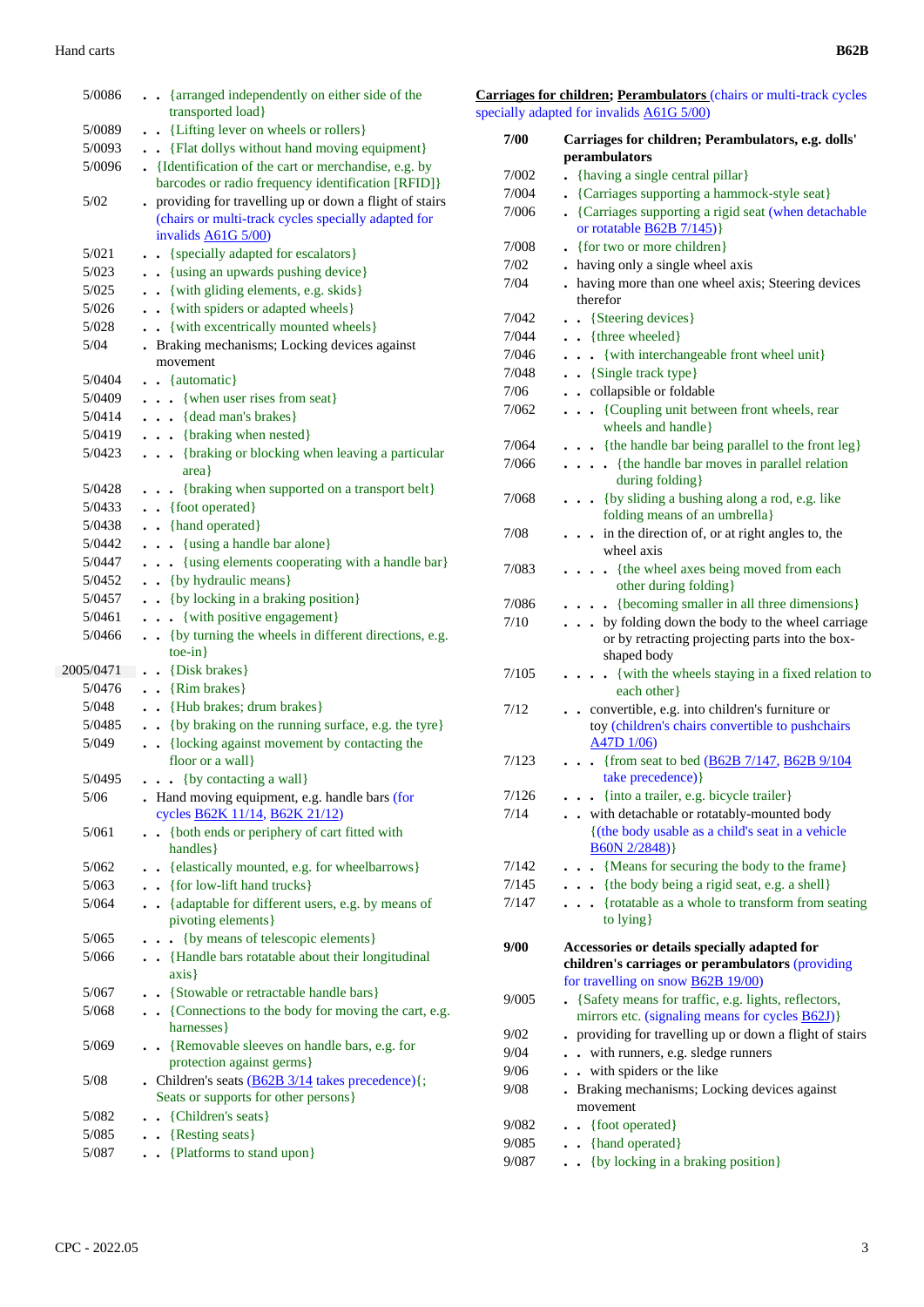| 9/10  | . Perambulator bodies; Equipment therefor<br>(collapsible or foldable B62B 7/06; convertible                                                             |
|-------|----------------------------------------------------------------------------------------------------------------------------------------------------------|
|       | <b>B62B</b> 7/12)                                                                                                                                        |
| 9/102 | {characterized by details of the seat}                                                                                                                   |
| 9/104 | {with adjustable or reclining backrests}                                                                                                                 |
| 9/106 | . . {with head guards}                                                                                                                                   |
| 9/108 | $\bullet$ $\bullet$ {Linings or cushions}                                                                                                                |
| 9/12  | involving parts that are adjustable, attachable<br>$\ddot{\phantom{0}}$<br>or detachable {(B62B 9/102, B62B 9/14 take<br>precedence) }                   |
| 9/14  | . . {Equipment protecting from environmental<br>influences, e.g.} Hoods; Weather screens; Cat<br>nets                                                    |
| 9/142 | . {by flexible canopies, covers or nets}                                                                                                                 |
| 9/145 | $\cdots$ (of the roll-up type)                                                                                                                           |
| 9/147 | {Attachments or holders for umbrellas, parasols<br>or sunshade panels (details of umbrellas<br>A45B $25/00$ }                                            |
| 9/16  | . Mud-guards or protecting devices for wheels                                                                                                            |
| 9/18  | . Resilient suspensions of bodies                                                                                                                        |
| 9/185 | . {by springs between seat and frame}                                                                                                                    |
| 9/20  | Handle bars: Handles                                                                                                                                     |
| 9/203 | {movable from front end to rear end position}                                                                                                            |
| 9/206 | {with two separate bars, i.e. not interconnected}<br>$\ddot{\phantom{a}}$                                                                                |
| 9/22  | Devices for rocking or oscillating                                                                                                                       |
| 9/24  | . Safety guards for children, e.g. harness (cat nets<br>B62B 9/14; devices for use in guiding or supporting<br>children, e.g. safety harness A47D 13/08) |
| 9/245 | {Removable front guards, e.g. with a tray}                                                                                                               |
| 9/26  | . Securing devices for bags or toys $\{$ ; Arrangements<br>of racks, bins, trays or other devices for transporting<br>articles }                         |
| 9/28  | • Auxiliary dismountable seats {; Additional<br>platforms for children in standing-up position}                                                          |
|       |                                                                                                                                                          |

 **11/00 Hand-propelled vehicles not otherwise provided for** (rider propulsion of vehicles B62M 1/00)

**Sledges** (characterised by animal propulsion B62C; propulsion of sledges by driver or engine B62M)

| 13/00  | Sledges with runners (ice boats or sailing sledges                                          |  |
|--------|---------------------------------------------------------------------------------------------|--|
|        | <b>B62B 15/00)</b>                                                                          |  |
| 13/005 | . {comprising articulated sledge segments}                                                  |  |
| 13/02  | . characterised by arrangement of runners                                                   |  |
| 13/04  | arranged in a single line                                                                   |  |
| 13/043 | $\cdots$ {having one single runner (monoski<br>A63C $5/03$ }                                |  |
| 13/046 | $\ldots$ {with steering devices}                                                            |  |
| 13/06  | arranged in two or more parallel lines                                                      |  |
| 13/08  | $\cdots$ with steering devices                                                              |  |
| 13/10  | $\cdots$ is with swivelling portions of the runners; with<br>a swivelling middle runner     |  |
| 13/12  | $\cdots$ $\cdots$ with tilting or bending runners                                           |  |
| 13/125 | $\cdots$ $\cdots$ {the runners being bent in the shape of the<br>curve to follow            |  |
| 13/14  | . combined with braking devices                                                             |  |
| 13/16  | • Collapsible or foldable sledges                                                           |  |
| 13/18  | . Vehicles having alternatively-usable runners and<br>wheels { $or other transport means$ } |  |

# **15/00 Other sledges; Ice boats or sailing sledges NOTE**

When classifying in this group, details of sail or rigging arrangements which are suited for marine wind propulsion are also classified in the relevant groups of subclass **B63H**, e.g. in groups B63H 8/00, B63H 9/04.

### **WARNING**

|                | WARNING                                                                                                                                                                                                                                                                                                                 |
|----------------|-------------------------------------------------------------------------------------------------------------------------------------------------------------------------------------------------------------------------------------------------------------------------------------------------------------------------|
|                | Groups <b>B62B</b> 15/00 - <b>B62B</b> 15/005 are<br>impacted by reclassification into groups<br>В63Н 8/00 - В63Н 8/70, В63Н 9/04, В63Н 9/06,<br>B63H 9/061, B63H 9/065, B63H 9/067 and<br>B63H 9/068 - B63H 9/072.<br>All groups listed in this Warning should be<br>considered in order to perform a complete search. |
| 15/001         | $\bullet$ {propelled by sails}                                                                                                                                                                                                                                                                                          |
| 15/002         | . { having skis or runners }                                                                                                                                                                                                                                                                                            |
| 15/003         | . . {having floats}                                                                                                                                                                                                                                                                                                     |
| 15/004         | . . {having wheels}                                                                                                                                                                                                                                                                                                     |
| 15/005         | . {the arrangement is similar to a bicycle}                                                                                                                                                                                                                                                                             |
| 15/006         | . {Inflatable sledges}                                                                                                                                                                                                                                                                                                  |
| 15/007         | . {Towed sledges}                                                                                                                                                                                                                                                                                                       |
| 15/008         | $\bullet$ {Wheeled sledges ( $\underline{B62B}$ 13/18 and $\underline{B62B}$ 15/001                                                                                                                                                                                                                                     |
|                | take precedence) }                                                                                                                                                                                                                                                                                                      |
| 15/009         | . . {Wheels attachable to the runners}                                                                                                                                                                                                                                                                                  |
| 17/00          | Accessories or details of sledges {(propulsion                                                                                                                                                                                                                                                                          |
|                | devices for sledges <b>B62M 27/00</b> , <b>B62M 29/00</b> )}                                                                                                                                                                                                                                                            |
| 17/005         | • {Safety devices}                                                                                                                                                                                                                                                                                                      |
| 17/02          | . Runners (attachable to or replacing vehicle wheels<br>B62B 19/00)                                                                                                                                                                                                                                                     |
| 17/04          | resiliently suspended<br>$\ddot{\phantom{a}}$                                                                                                                                                                                                                                                                           |
| 17/06          | . Superstructures; Attachments therefor                                                                                                                                                                                                                                                                                 |
| 17/061         | {Handles}<br>$\ddot{\phantom{0}}$                                                                                                                                                                                                                                                                                       |
| 17/062         | . . {Resilient suspensions of bodies (B62B 17/04)<br>takes precedence) }                                                                                                                                                                                                                                                |
| 17/063         | • {Seats or other supports specially adapted for the<br>user                                                                                                                                                                                                                                                            |
| 17/065         | . {the user being standing up}                                                                                                                                                                                                                                                                                          |
| 17/066         | . {the user being hanging in a harness}                                                                                                                                                                                                                                                                                 |
| 17/067         | {the user being sitting on his knees}                                                                                                                                                                                                                                                                                   |
| 17/068         | $\bullet$ $\bullet$ {the user being laying on his belly}                                                                                                                                                                                                                                                                |
| 17/08          | . Braking devices                                                                                                                                                                                                                                                                                                       |
| 19/00          | Runners for carrying wheeled vehicles to facilitate<br>travel on ice or snow                                                                                                                                                                                                                                            |
| 19/02          | attachable to wheels                                                                                                                                                                                                                                                                                                    |
| 19/04          | replacing wheels                                                                                                                                                                                                                                                                                                        |
| <b>2202/00</b> | Indexing codes relating to type or characteristics<br>of transported articles                                                                                                                                                                                                                                           |
| 2202/02        | Cylindrically-shaped articles, e.g. drums, barrels,                                                                                                                                                                                                                                                                     |

|          | flasks                                          |
|----------|-------------------------------------------------|
| 2202/021 | Bottles                                         |
| 2202/022 | Gas bottles                                     |
| 2202/023 | Beverage holders, e.g. for a cup, tin or bottle |
| 2202/025 | Reels, e.g. for filamentary or sheet material   |
| 2202/026 | Milkchurns                                      |
| 2202/028 | . . Buckets                                     |
| 2202/03  | Bales of hay or grass                           |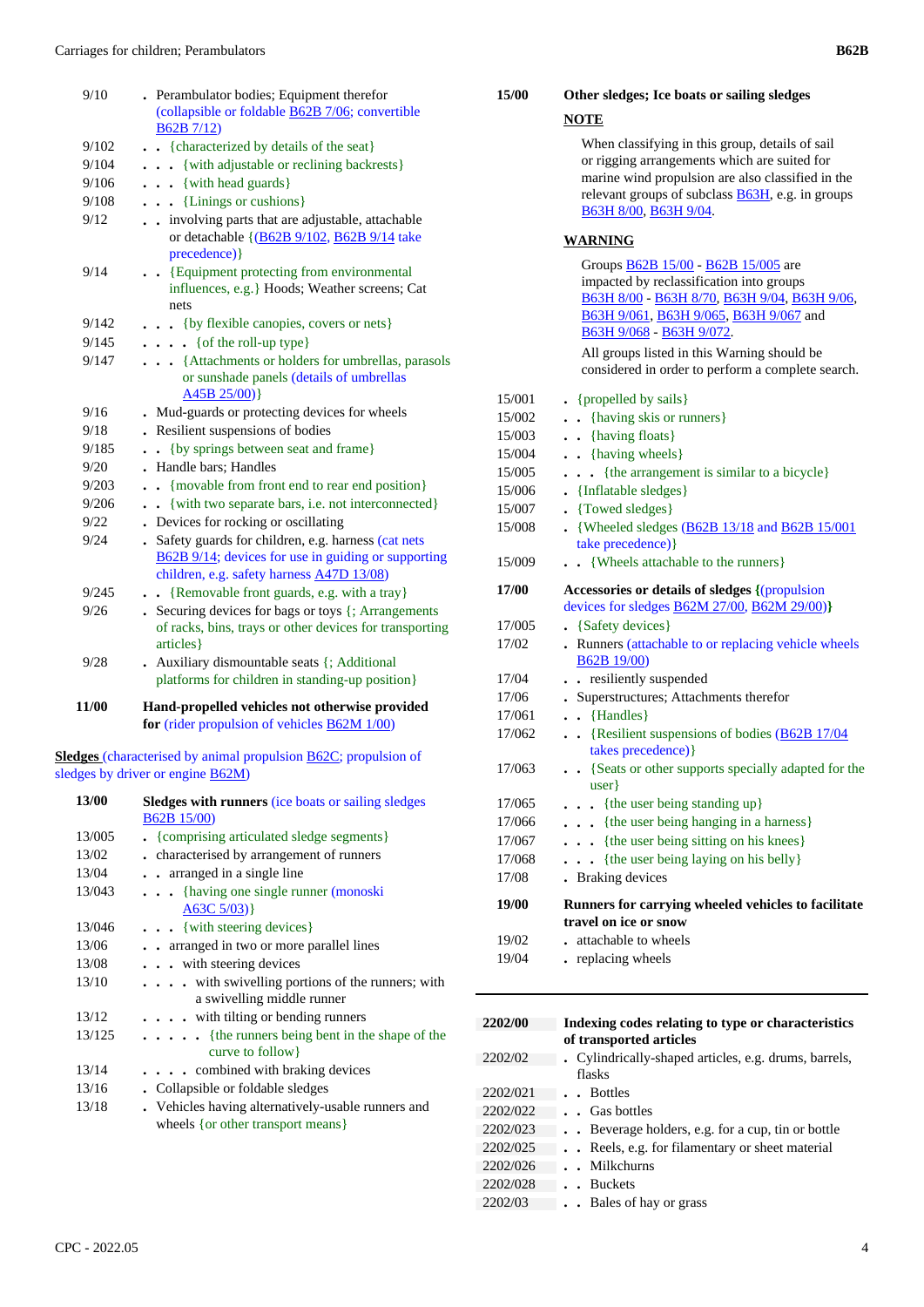#### **B62B**

| 2202/031 | . Wheels, tires                                                                | 2203/29  | Stops on the tines to arrest the pallets or other    |
|----------|--------------------------------------------------------------------------------|----------|------------------------------------------------------|
| 2202/10  | Heavy objects, e.g. ISO-containers                                             |          | objects                                              |
| 2202/12  | . Boxes, Crates                                                                | 2203/30  | using magnets or suction cups                        |
| 2202/20  | • Dustbins, refuse containers                                                  | 2203/40  | Supporting bins or barrels by their handgrips or     |
| 2202/22  | Flexible bags, e.g. for rubbish                                                |          | other protrusions                                    |
| 2202/24  | Suit-cases, other luggage                                                      | 2203/42  | Grips for grasping the upper rim of the barrels      |
| 2202/26  | Handbags, e.g. shopping bags                                                   | 2203/44  | Clamping or supporting circumferentially             |
| 2202/30  | . Furniture                                                                    | 2203/50  | comprising weighing means                            |
| 2202/32  | . . Chairs                                                                     | 2203/60  | Positioning, means on a cart for loads               |
| 2202/34  | . Music instruments, e.g. pianos                                               | 2203/70  | Comprising means for facilitating loading or         |
| 2202/35  | Music stands                                                                   |          | unloading                                            |
| 2202/40  | . Sport articles                                                               | 2203/72  | means for pushing or pulling the load from/onto      |
| 2202/401 | . . Skis                                                                       |          | the platform                                         |
| 2202/402 | . . for fishing                                                                | 2203/74  | rolling means, e.g. rollers                          |
| 2202/403 | . Boats or other water vehicles                                                | 2204/00  | <b>Ventilation; Heating; Cooling; Insulation</b>     |
| 2202/404 | . Golf articles, e.g. golfbags                                                 | 2204/02  | comprising a heating unit                            |
| 2202/406 | $\ldots$ Golf clubs                                                            | 2204/04  | comprising a cooling unit                            |
| 2202/407 | . Holders for balls, tees                                                      | 2204/06  | comprising insulating materials                      |
| 2202/408 | . . Outboard motors                                                            |          |                                                      |
| 2202/41  | . Projectiles, bombs, amunition                                                | 2205/00  | Hand-propelled vehicles or sledges being foldable    |
| 2202/42  | . Persons or animals, dead or alive                                            |          | or dismountable when not in use                      |
| 2202/48  | . Tools                                                                        | 2205/003 | with actuation mechanisms which drive the folding    |
| 2202/50  | . Cleaning or gardening articles                                               |          | or unfolding operation                               |
| 2202/52  | Beach or picnic trolleys                                                       | 2205/006 | dismountable                                         |
| 2202/56  | Computers; Screens                                                             | 2205/02  | foldable widthwise                                   |
| 2202/60  | Motors                                                                         | 2205/04  | box-shaped in folded position                        |
| 2202/61  | <b>Batteries</b>                                                               | 2205/06  | Foldable with a scissor-like mechanism               |
| 2202/62  | Tiles, bricks, paving slabs or the like                                        | 2205/10  | Detachable wheels                                    |
| 2202/64  | Documents, files or paper sheets                                               | 2205/102 | . stowed on top of each other                        |
| 2202/65  | . Clothes                                                                      | 2205/104 | Detachable wheel units, e.g. together with the       |
| 2202/66  | • Laundry                                                                      |          | wheel shaft                                          |
| 2202/67  | Service trolleys, e.g. in aircraft                                             | 2205/12  | . Collapsible wheels                                 |
| 2202/68  | . Coffins                                                                      | 2205/121 | stowed on top of each other                          |
| 2202/70  | Flowers; Pots; Plants                                                          | 2205/123 | • comprising a foldable interconnecting shaft        |
| 2202/80  | Household appliances, e.g. bath tubs, toilets or                               | 2205/14  | Retractable wheels                                   |
|          | radiators                                                                      | 2205/145 | retractable in the direction of the shaft, e.g. with |
| 2202/90  | . Vehicles                                                                     |          | telescopic shafts                                    |
| 2202/92  | Forklift trucks                                                                | 2205/18  | • Geared articulations                               |
|          |                                                                                | 2205/20  | • Catches; Locking or releasing an articulation      |
|          | <b>Sledges</b> (characterised by animal propulsion <b>B62C</b> ; propulsion of | 2205/22  | remotely controlled, e.g. from the handlebar         |
|          | sledges by driver or engine <b>B62M</b> )                                      | 2205/23  | . foot operated                                      |
|          |                                                                                | 2205/24  | to hold in the folded position                       |
| 2203/00  | Grasping, holding, supporting the objects                                      | 2205/26  | Arrangements for standing up in folded position      |
| 2203/02  | suspended                                                                      | 2205/30  | Detachable, retractable or collapsible load          |
| 2203/04  | pivotally, e.g. for keeping it horizontally                                    |          | supporting means                                     |

2205/32 **. .** Shelves

2205/33 **. . .** stowed in a vertical position

**or sledges**

2206/06 **.** adjustable in height

**suspension**

2207/02 **.** rigidly

2206/02 **.** adjustable in length or width

 **2206/00 Adjustable or convertible hand-propelled vehicles**

 **2207/00 Joining hand-propelled vehicles or sledges together**

 **2301/00 Wheel arrangements; Steering; Stability; Wheel**

 2206/003 **.** with actuation mechanisms which drive the adjustment or conversion operation 2206/006 **.** Convertible hand-propelled vehicles or sledges

2206/04 **. .** only the load support being adjustable

2207/04 **.** Forklift trucks with wheeled pallets

| <i>--</i> --- | $\bullet$ productly, e.g. for recoping it horizontally     |
|---------------|------------------------------------------------------------|
| 2203/05       | . Rocking means for facilitating tilting of the cart, e.g. |
|               | by loading                                                 |
| 2203/07       | • Comprising a moving platform or the like, e.g. for       |
|               | unloading                                                  |
| 2203/071      | turning around a vertical pivot axis                       |
| 2203/073      | sliding in a horizontal plane                              |
| 2203/10       | . comprising lifting means                                 |
| 2203/11       | $\cdot$ $\cdot$ comprising a crane                         |
| 2203/13       | . . comprising a self levelling surface                    |
| 2203/20       | . using forks or tines                                     |
| 2203/21       | the objects being supported between the tines              |
| 2203/22       | the fork comprising more than two tines                    |
| 2203/24       | Changing the position of the fork or supports              |
| 2203/26       | the fork being independent from the supporting             |
|               | arms in which the wheels are incorporated                  |
| 2203/28       | Guiding the forks into the pallets                         |
|               |                                                            |